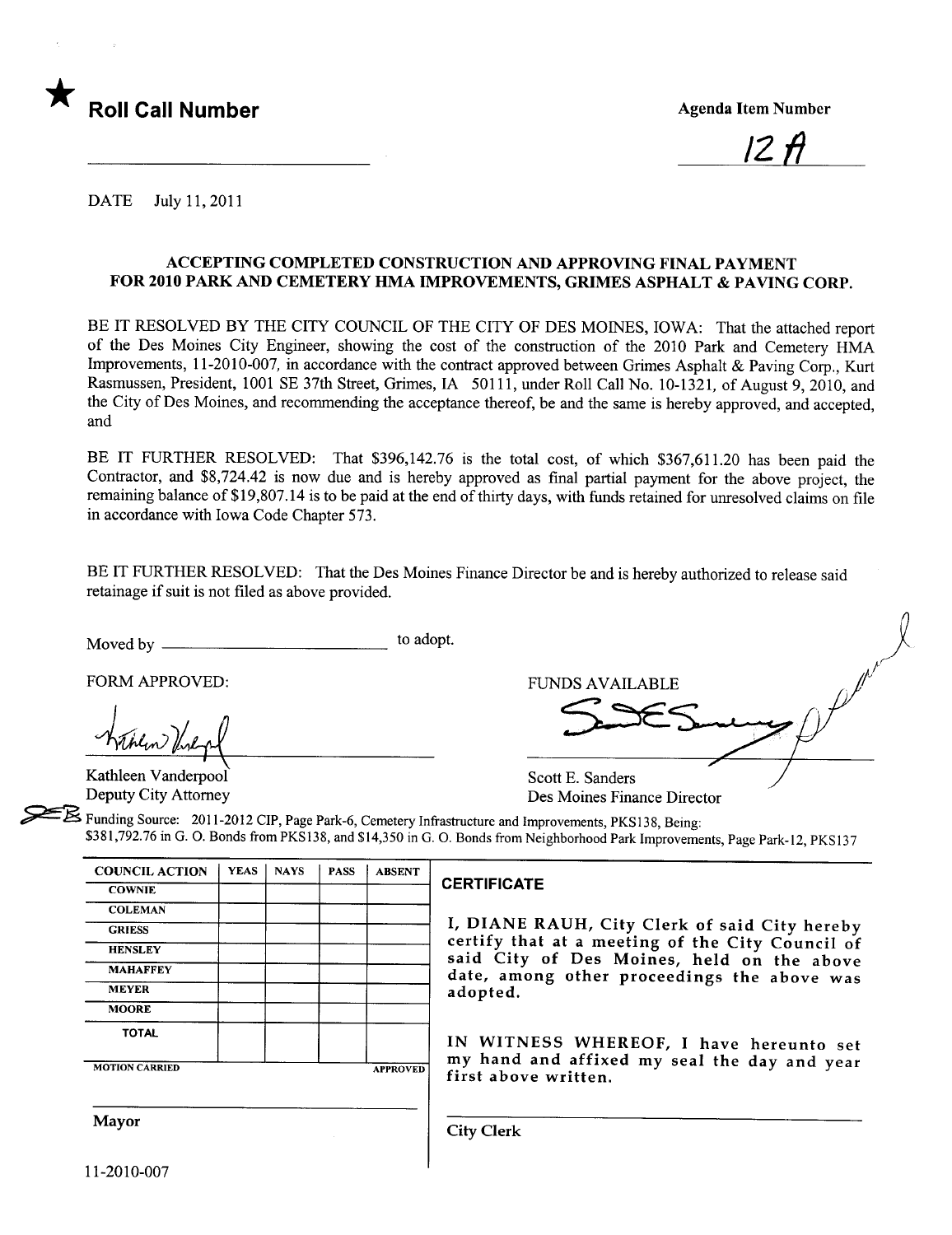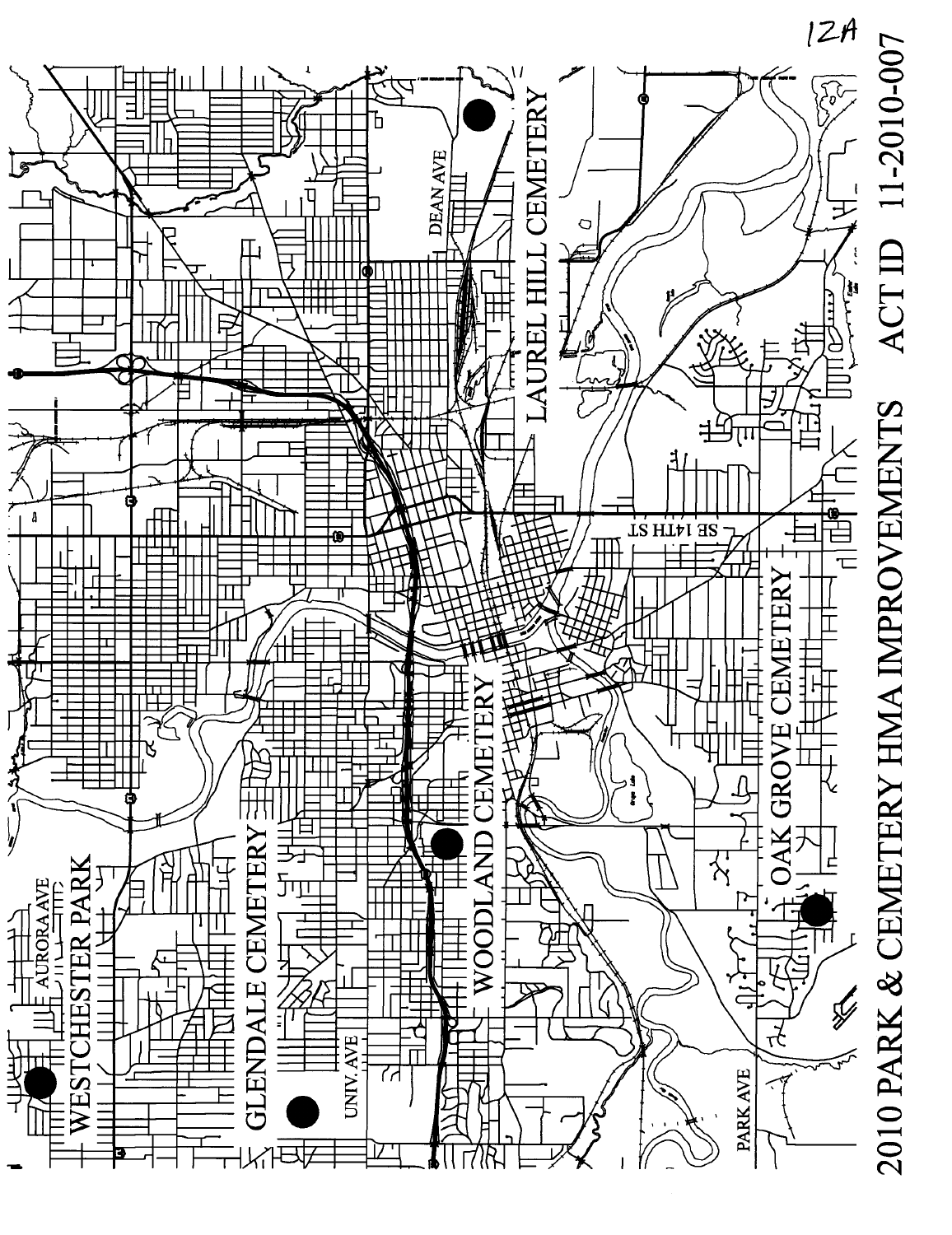$\ddot{\phantom{1}}$ 



## PROJECT SUMMARY

## 2010 Park and Cemetery HMA Improvements

### **Activity ID 11-2010-007**

On August 9, 2010, under Roll Call No. 10-1321, the Council awarded the contract for the above improvements to Grimes Asphalt & Paving Corp., in the amount of \$387,020.00. Tabulated below is a history of project change orders.

| Change<br>Order No. | <b>Initiated By</b> | <b>Description</b>                                                                  | Amount       |
|---------------------|---------------------|-------------------------------------------------------------------------------------|--------------|
| 1                   | City                |                                                                                     | \$9,122.76   |
|                     |                     | Adjust contract item amounts to as-built quantities. Add fly<br>ash. Repair intake. |              |
|                     |                     | <b>Original Contract Amount</b>                                                     | \$387,020.00 |
|                     |                     | <b>Total Change Orders</b>                                                          | \$9,122.76   |
|                     |                     | <b>Percent of Change Orders to Original Contract</b>                                | 2.36%        |
|                     |                     | <b>Total Contract Amount</b>                                                        | \$396,142.76 |
|                     |                     |                                                                                     |              |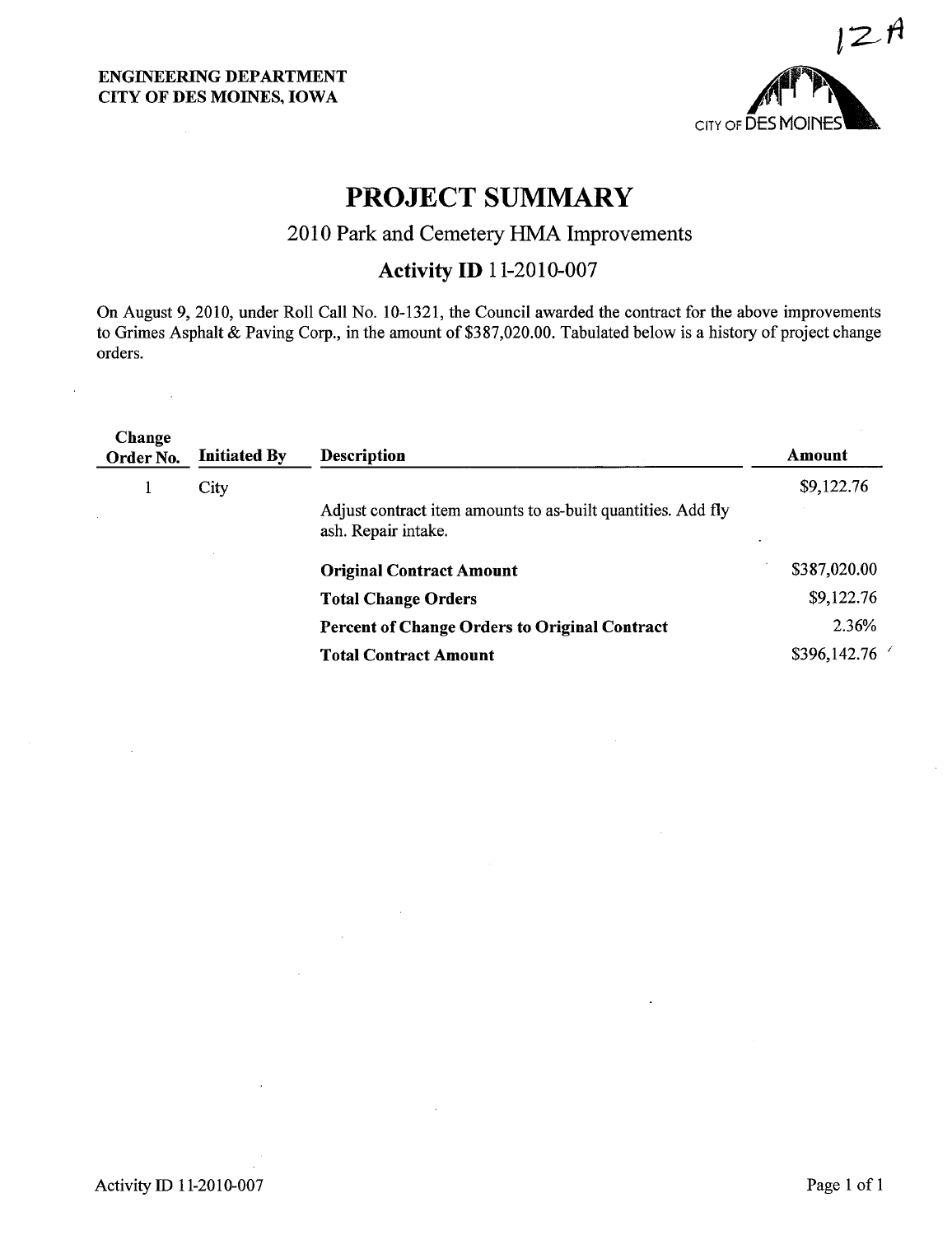July 11,2011



#### CERTIFICATION OF COMPLETION

#### AGENDA HEADING:

Accepting completed construction and approving final payment for the 2010 Park and Cemetery HMA Improvements, Grimes Asphalt & Paving Corp..

#### SYNOPSIS:

Approve the Engineer's Certification of Completion, accept construction of said improvement, and authorize final payment to the contractor.

#### FISCAL IMPACT:

Amount: \$396,142.76 As-Built Contract Cost

Funding Source: 2011-2012 CIP, Page Park-6, Cemetery Infrastructure and Improvements, PKS138, Being: \$381,792.76 in G. O. Bonds from PKS138, and \$14,350 in G. O. Bonds from Neighborhood Park Improvements, Page Park-12, PKS137

#### CERTIFICATION OF COMPLETION:

On August 9,2010, under Roll Call No. 10-1321, the City Council awarded a contract to Grimes Asphalt & Paving Corp., Kurt Rasmussen, President, 1001 SE 37th Street, Grimes, IA 50111 for the construction of the following improvement:

2010 Park and Cemetery HMA Improvements, 11-2010-007

The improvement includes overlaying existing roads and parking lots, installing curb, and restoration; all in accordance with the contract documents, including Plan File Nos. 522-159/164, at Glendale Cemetery, 4909 University Avenue; Laurel Hil Cemetery, 3601 E. Court Avenue; Woodland Cemetery, 2019 Woodland Avenue; Oak Grove Cemetery, 3903 S.W. 31st Street; and Westchester Park, 4901 Valdez Drive, Des Moines, Iowa

I hereby certify that the construction of said 2010 Park and Cemetery HMA Improvements, Activity ID 11-2010-007, has been completed in substantial compliance with the term of said contract, and I hereby recommend that the work be accepted. The work commenced on October 25,2010, and was completed on July 6, 2011.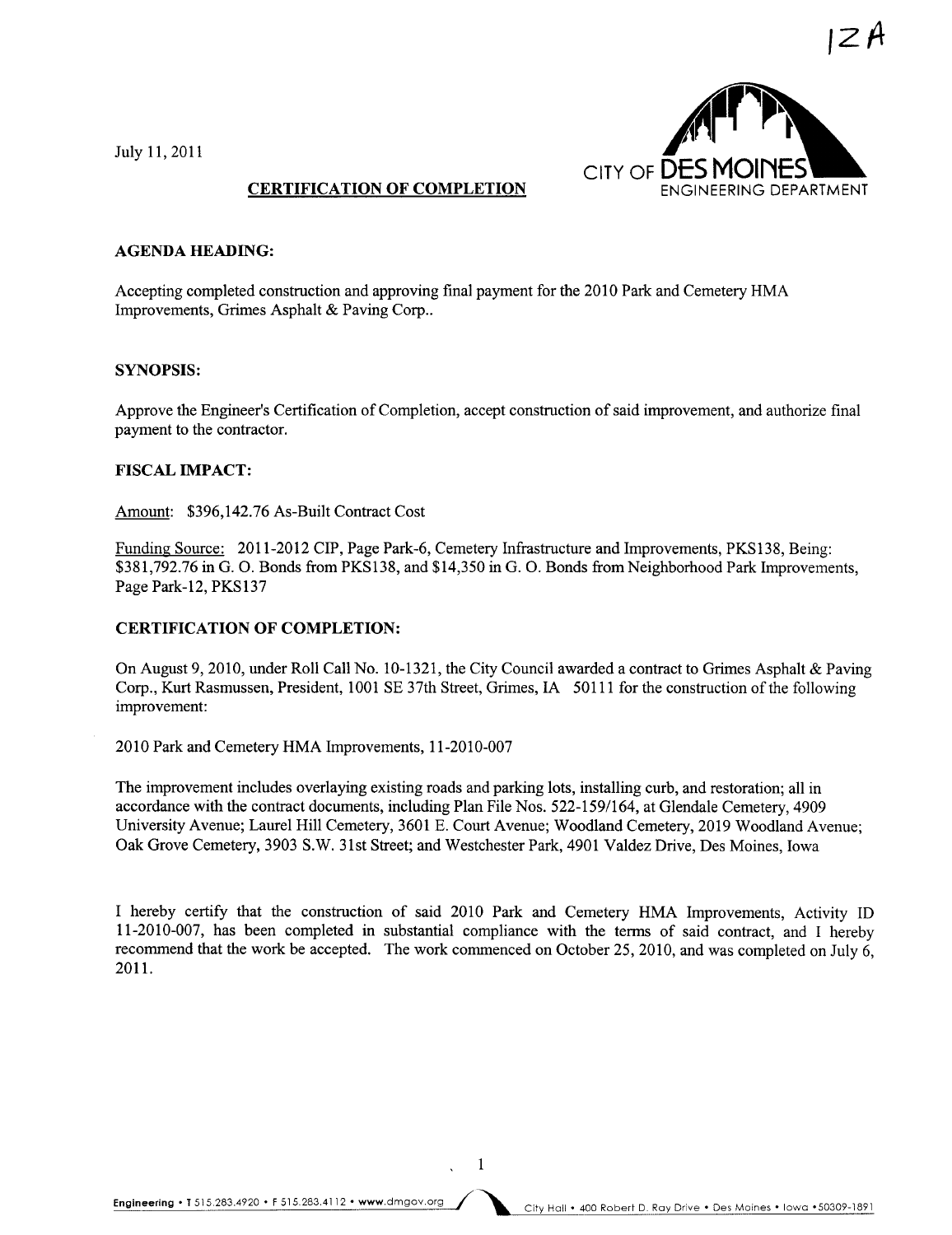I further certify that \$396,142.76 is the total cost of said improvement, of which \$367,611.20 has been paid the Contractor and \$8,724.42 is now due and is hereby approved as final partial payment for the above project, the remaining balance of \$19,807.14 is to be paid at the end of thirty days, with funds retained for unresolved claims on file in accordance with Iowa Code chapter 573. The amount of completed work is shown on the attached Estimate of Construction Completed.

ALE Brewer

Jeb E. Brewer, P.E. Des Moines City Engineer